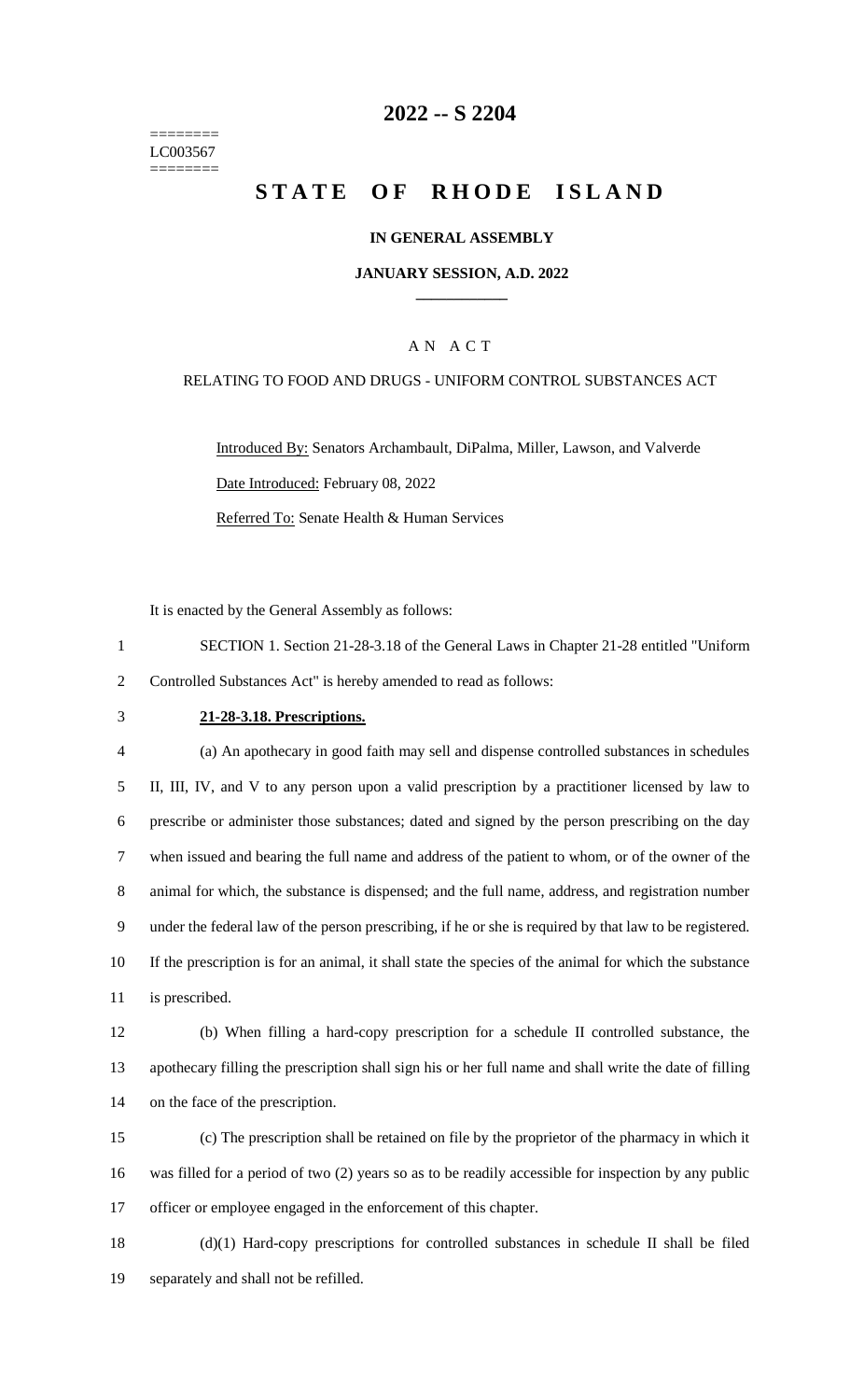(2) The director of health shall, after appropriate notice and hearing pursuant to § 42-35-3, promulgate rules and regulations for the purpose of adopting a system for electronic data transmission of prescriptions for controlled substances in schedules II, III, IV, and V. Opioid antagonists, including, but not limited to, naloxone, as may be further determined by rules and regulations, shall be transmitted with controlled substances in schedules II, III, IV, and V. Provided, information collected regarding dispensing of opioid antagonists shall be for statistical, research, or educational purposes only. The department's rules and regulations shall require the removal of patient, recipient, or prescriber information that could be used to identify individual patients or recipients of opioid antagonists.

 (3) A practitioner shall sign and transmit electronic prescriptions for controlled substances in schedules II, III, IV, and V to a pharmacy in accordance with rules and regulations as shall be promulgated by the department and which shall require electronic transmission no sooner than 13 January 1, 2020, and a pharmacy may dispense an electronically transmitted prescription for these controlled substances in accordance with the code of federal regulations, 21 C.F.R., pt. 1300, et seq.

 (e) Subject to the rules and regulations promulgated by the department pursuant to subsection (d)(3) of this section, a prescription for a schedule II narcotic substance to be compounded for the direct administration to a patient by parenteral, intravenous, intramuscular, subcutaneous, or intraspinal infusion may be transmitted by the practitioner, or practitioner's agent, to the pharmacy by facsimile. The facsimile will serve as the original prescription.

 (f) Subject to the rules and regulations promulgated by the department pursuant to subsection (d)(3) of this section, a prescription for a schedule II substance for a resident of a long- term-care facility may be transmitted by the practitioner, or the practitioner's agent, to the dispensing pharmacy by facsimile. The facsimile serves as the original prescription.

 (g) Subject to the rules and regulations promulgated by the department pursuant to subsection (d)(3) of this section, a prescription for a schedule II narcotic substance for a patient residing in a hospice certified by Medicare under title XVIII of the Social Security Act, 42 U.S.C. § 1395 et seq., or licensed by the state, may be transmitted by the practitioner, or practitioner's agent, to the dispensing pharmacy by facsimile. The practitioner, or the practitioner's agent, will note on the prescription that the patient is a hospice patient. The facsimile serves as the original, written prescription.

 (h) An apothecary, in lieu of a written prescription, may sell and dispense controlled substances in schedules III, IV, and V to any person upon an oral prescription of a practitioner. In issuing an oral prescription, the prescriber shall furnish the apothecary with the same information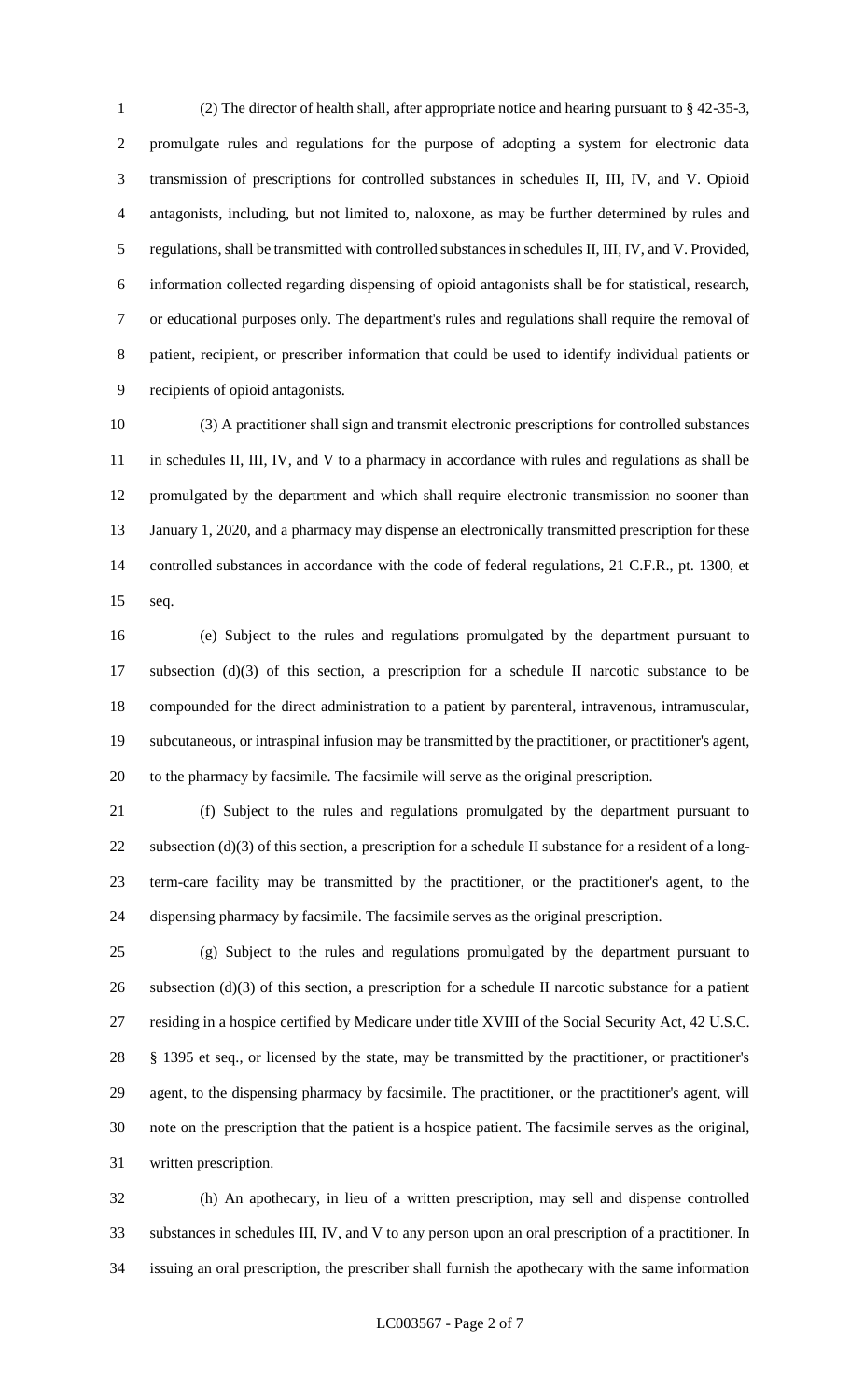as is required by subsection (a) of this section and the apothecary who fills the prescription shall immediately reduce the oral prescription to writing and shall inscribe the information on the written record of the prescription made. This record shall be filed and preserved by the proprietor of the pharmacy in which it is filled in accordance with the provisions of subsection (c) of this section. In no case may a prescription for a controlled substance listed in schedules III, IV, or V be filled or refilled more than six (6) months after the date on which the prescription was issued and no prescription shall be authorized to be refilled more than five (5) times. Each refilling shall be entered on the face or back of the prescription and note the date and amount of controlled substance dispensed and the initials or identity of the dispensing apothecary.

 (i) In the case of an emergency situation as defined in federal law, an apothecary may dispense a controlled substance listed in schedule II upon receiving an oral authorization of a prescribing practitioner provided that:

 (1) The quantity prescribed and dispensed is limited to the amount adequate to treat the 14 patient during the emergency period and dispensing beyond the emergency period must be pursuant to a written prescription signed by the prescribing practitioner.

 (2) The prescription shall be immediately reduced to writing and shall contain all the information required in subsection (a).

 (3) The prescription must be dispensed in good faith in the normal course of professional practice.

 (4) Within seven (7) days after authorizing an emergency oral prescription, the prescribing practitioner shall cause a prescription for the emergency quantity prescribed to be delivered to the dispensing apothecary. The prescription shall have written on its face "authorization for emergency dispensing" and the date of the oral order. The prescription, upon receipt by the apothecary, shall be attached to the oral emergency prescription that had earlier been reduced to writing.

 (j)(1) The partial filling of a prescription for a controlled substance listed in schedule II is permissible, if the apothecary is unable to supply the full quantity called for in a prescription or emergency oral prescription and he or she makes a notation of the quantity supplied on the face of the prescription or oral emergency prescription that has been reduced to writing. The remaining portion of the prescription may be filled within seventy-two (72) hours of the first partial filling, however, if the remaining portion is not, or cannot be, filled within seventy-two (72) hours, the apothecary shall notify the prescribing practitioner. No further quantity may be supplied beyond seventy-two (72) hours without a new prescription.

 (2)(i) A prescription for a schedule II controlled substance written for a patient in a long-term-care facility (LTCF), or for a patient with a medical diagnosis documenting a terminal illness,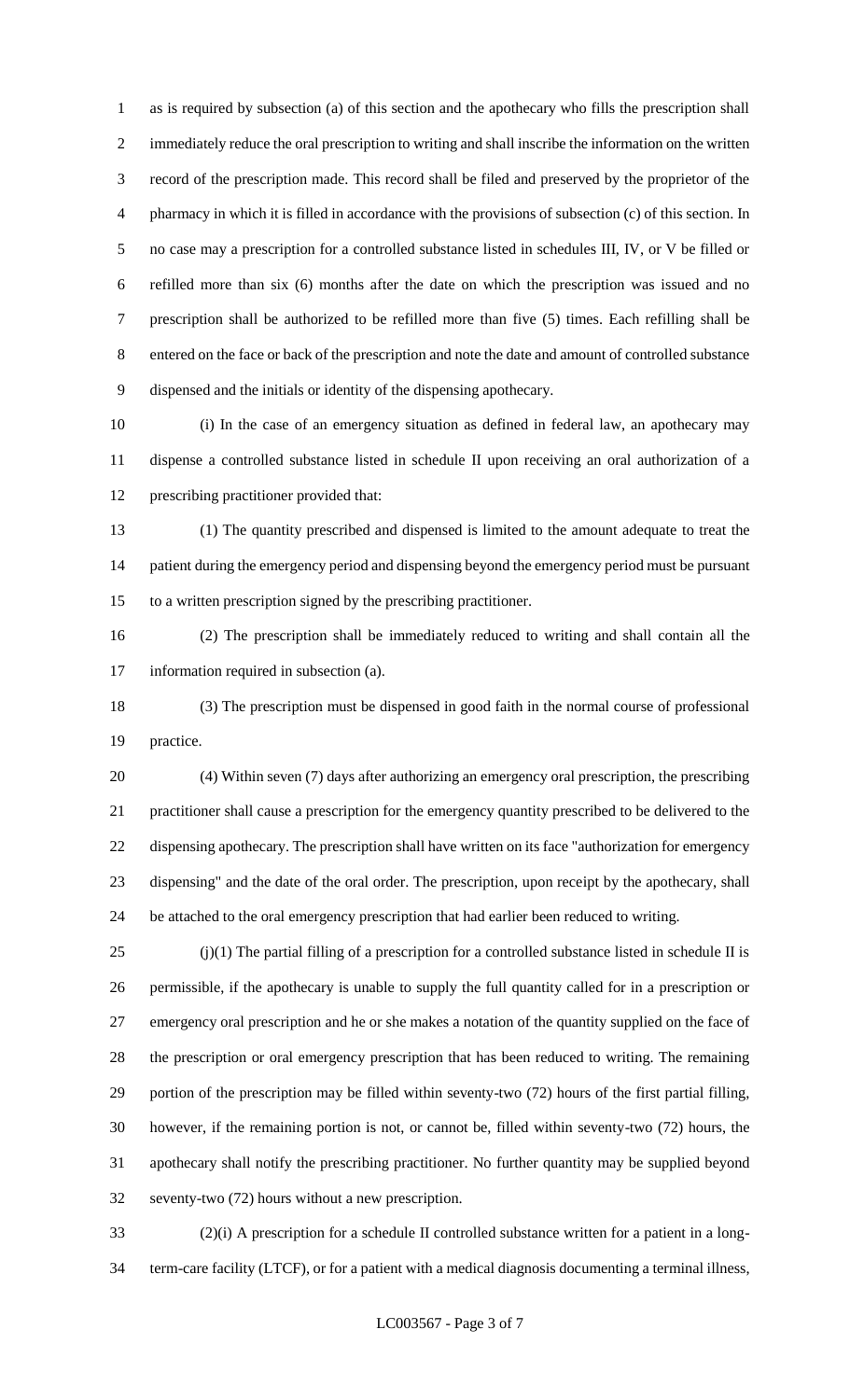may be filled in partial quantities to include individual dosage units. If there is a question whether a patient may be classified as having a terminal illness, the pharmacist must contact the practitioner prior to partially filling the prescription. Both the pharmacist and the prescribing practitioner have a corresponding responsibility to assure that the controlled substance is for a terminally ill patient. (ii) The pharmacist must record on the prescription whether the patient is "terminally ill" or an "LTCF patient." A prescription that is partially filled, and does not contain the notation "terminally ill" or "LTCF patient," shall be deemed to have been filled in violation of this chapter. (iii) For each partial filling, the dispensing pharmacist shall record on the back of the prescription (or on another appropriate record, uniformly maintained, and readily retrievable), the: (A) Date of the partial filling;

11 (B) Quantity dispensed;

(C) Remaining quantity authorized to be dispensed; and

(D) Identification of the dispensing pharmacist.

 (iv) The total quantity of schedule II controlled substances dispensed in all partial fillings must not exceed the total quantity prescribed.

 (v) Schedule II prescriptions for patients in a LTCF, or patients with a medical diagnosis documenting a terminal illness, are valid for a period not to exceed sixty (60) days from the issue date, unless sooner terminated by the discontinuance of medication.

 (k) Automated data-processing systems. As an alternative to the prescription record- keeping provision of subsection (h) of this section, an automated data-processing system may be employed for the record-keeping system if the following conditions have been met:

 (1) The system shall have the capability of producing sight-readable documents of all original and refilled prescription information. The term "sight readable" means that an authorized agent shall be able to examine the record and read the information. During the course of an on-site inspection, the record may be read from the CRT, microfiche, microfilm, printout, or other method acceptable to the director. In the case of administrative proceedings, records must be provided in a paper printout form.

 (2) The information shall include, but not be limited to, the prescription requirements and records of dispensing as indicated in subsection (h) of this section.

 (3) The individual pharmacist responsible for completeness and accuracy of the entries to the system must provide documentation of the fact that prescription information entered into the computer is correct. In documenting this information, the pharmacy shall have the option to either: (i) Maintain a bound logbook, or separate file, in which each individual pharmacist involved in the dispensing shall sign a statement each day attesting to the fact that the prescription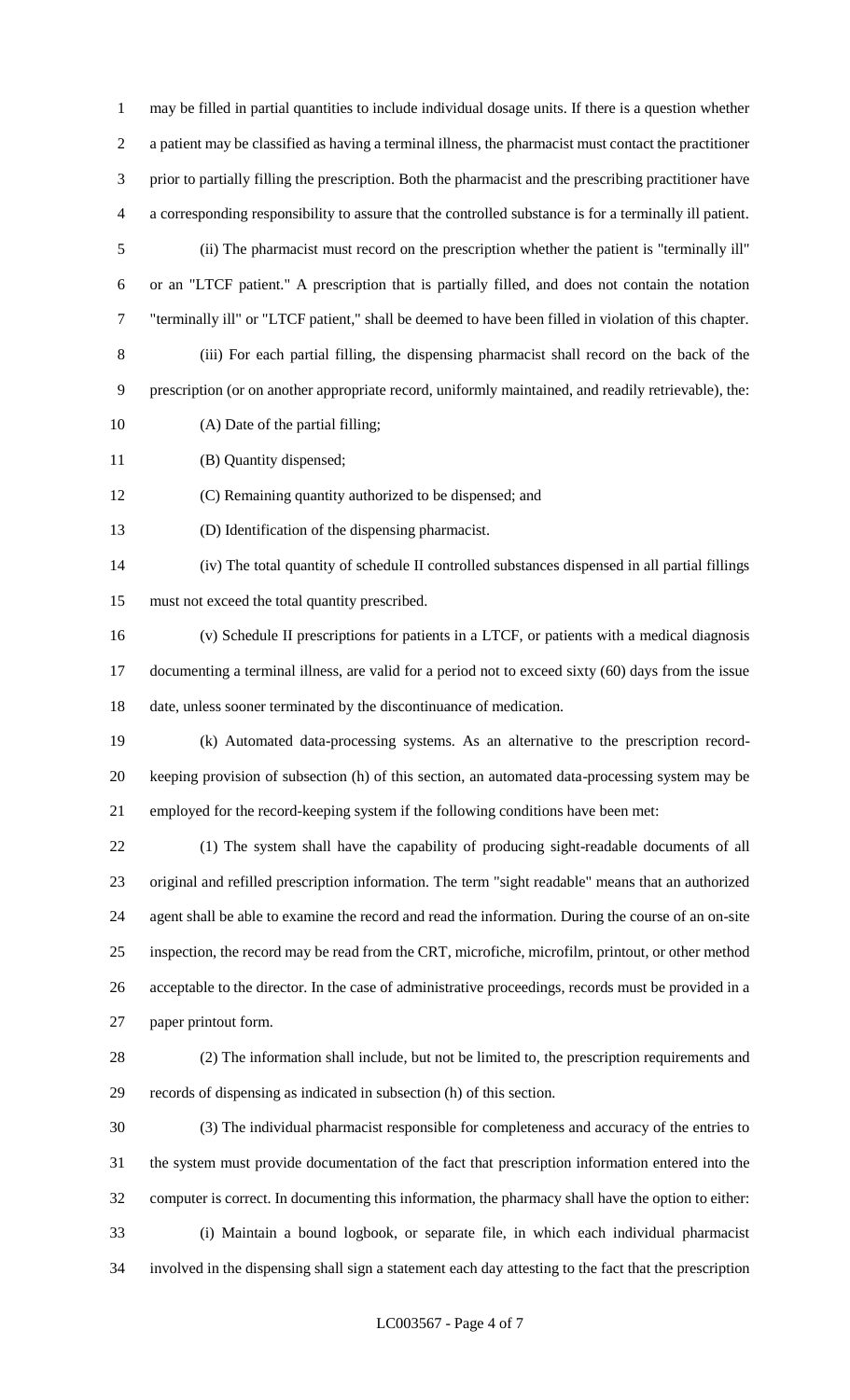information entered into the computer that day has been reviewed and is correct as shown. The book or file must be maintained at the pharmacy employing that system for a period of at least two (2) years after the date of last dispensing; or

 (ii) Provide a printout of each day's prescription information. That printout shall be verified, dated, and signed by the individual pharmacist verifying that the information indicated is correct. The printout must be maintained at least two (2) years from the date of last dispensing.

 (4) An auxiliary, record-keeping system shall be established for the documentation of refills if the automated data-processing system is inoperative for any reason. The auxiliary system shall ensure that all refills are authorized by the original prescription and that the maximum number of refills is not exceeded. When this automated data-processing system is restored to operation, the information regarding prescriptions filled and refilled during the inoperative period shall be entered into the automated data-processing system within ninety-six (96) hours.

 (5) Any pharmacy using an automated data-processing system must comply with all applicable state and federal laws and regulations.

 (6) A pharmacy shall make arrangements with the supplier of data-processing services or materials to ensure that the pharmacy continues to have adequate and complete prescription and dispensing records if the relationship with the supplier terminates for any reason. A pharmacy shall ensure continuity in the maintenance of records.

 (7) The automated data-processing system shall contain adequate safeguards for security of the records to maintain the confidentiality and accuracy of the prescription information. Safeguards against unauthorized changes in data after the information has been entered and verified by the registered pharmacist shall be provided by the system.

 (l) Prescriptions for controlled substances as found in schedule II will become void unless dispensed within ninety (90) days of the original date of the prescription and in no event shall more 25 than a thirty-day (30) supply be dispensed at any one time.

 (1) In prescribing controlled substances in schedule II, practitioners may write up to three (3) separate prescriptions, each for up to a one-month supply, each signed and dated on the date written. For those prescriptions for the second and/or third month, the practitioner must write the earliest date each of those subsequent prescriptions may be filled, with directions to the pharmacist to fill no earlier than the date specified on the face of the prescription.

 (m) The prescriptions in schedules III, IV, and V will become void unless dispensed within one hundred eighty (180) days of the original date of the prescription. For purposes of this section, a "dosage unit" shall be defined as a single capsule, tablet, or suppository, or not more than one five (5) ml. of an oral liquid.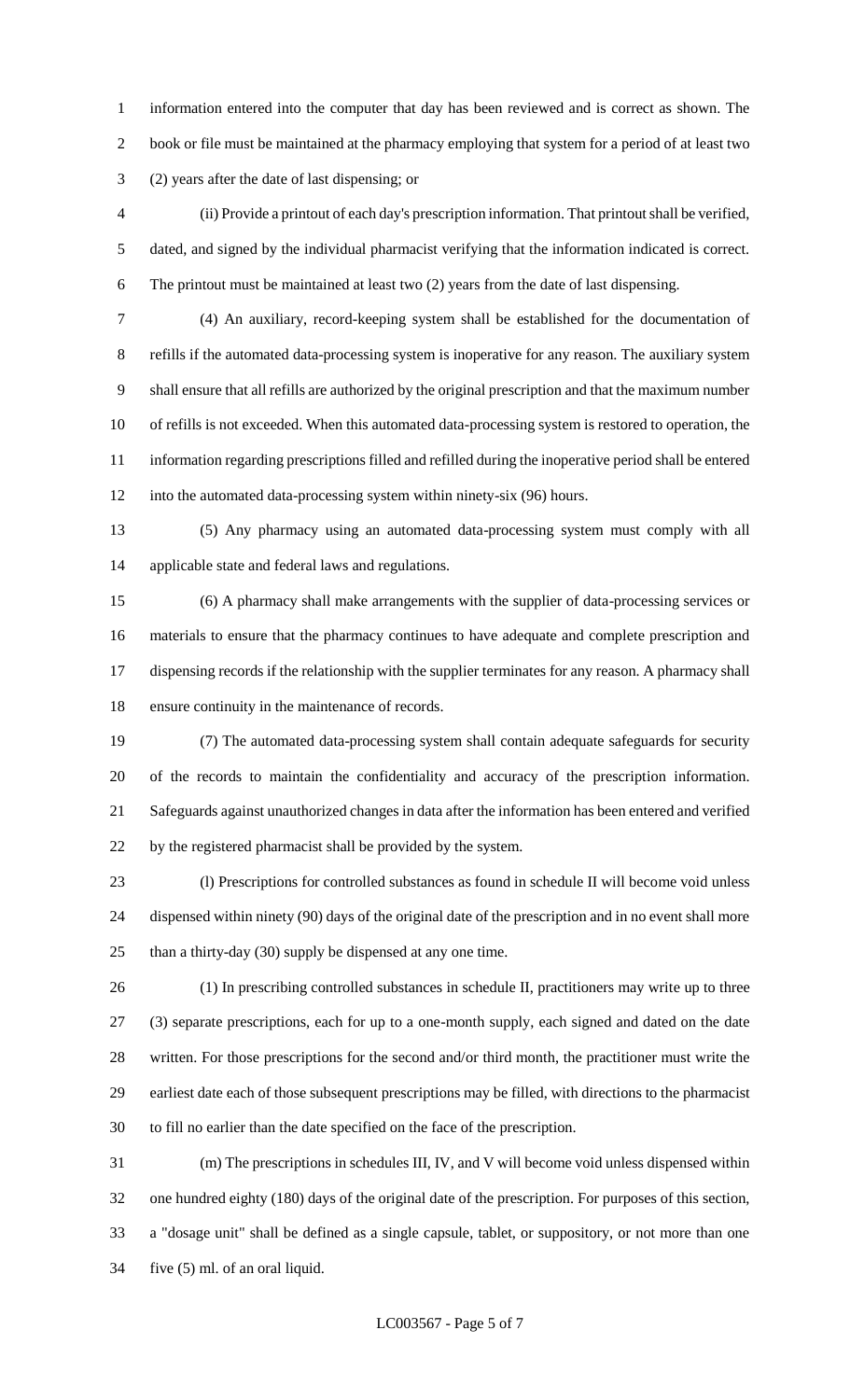(1) Prescriptions in schedule III cannot be written for more than one hundred (100) dosage units and not more than one hundred (100) dosage units may be dispensed at one time. Provided, however, manufacturer prepackaged steroids and hormones in schedule III shall be exempt from this subsection.

 (2) Prescriptions in schedules IV and V may be written for up to a ninety-day (90) supply based on directions. No more than three hundred and sixty (360) dosage units may be dispensed at one time.

 (n) A pharmacy shall transmit prescription information to the prescription-monitoring database at the department of health within one business day following the dispensing of an opioid prescription.

 (o) The pharmacist shall inform patients verbally or in writing about the proper disposal of expired, unused, or unwanted medications, including the location of local disposal sites as listed on the department of health website.

 (p) The pharmacist shall inform patients verbally or in writing in the proper use of any devices necessary for the administration of controlled substances.

 (q)(1) A healthcare professional authorized to issue prescriptions shall, prior to issuing an 17 initial prescription for an opioid drug, and upon the second refill and/or upon the third prescription specifically discuss with the patient who is eighteen (18) years of age or older, or the patient's parent or guardian if the patient is under eighteen (18) years of age, the risks of developing a dependence or addiction to the prescription opioid drug and potential of overdose or death; the adverse risks of concurrent use of alcohol or other psychoactive medications and the patient's or the minor patient's parent or guardian's responsibility to safeguard all medications; and, if the prescriber deems it appropriate, discuss such alternative treatments as may be available. For patients in recovery from substance dependence, education shall be focused on relapse risk factors. This discussion shall be noted in the patient's record.

- (2) The director of the department of health shall develop and make available to prescribers guidelines for the discussion required pursuant to this subsection.
- (3) The discussion required under this subsection shall not be required prior to issuing a
- prescription to any patient who is currently receiving hospice care from a licensed hospice.
- SECTION 2. This act shall take effect upon passage.

======== LC003567 ========